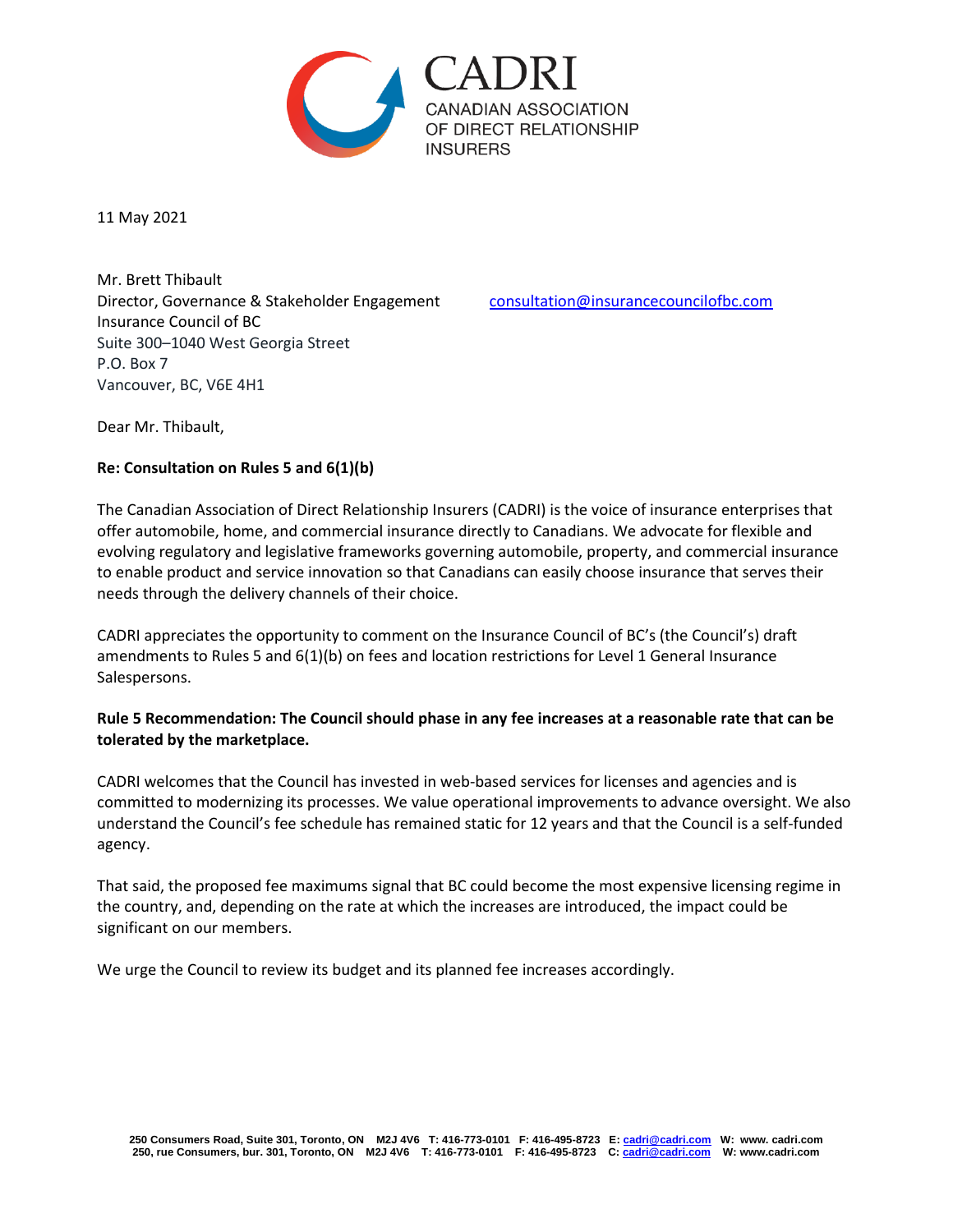## **Rule 6(1)(b) Recommendation: The Council should provide exemptions from the six-month in-office requirement to companies who can demonstrate robust onboarding, training, and supervision procedures.**

The Council moved quickly to allow agents to work outside the agency at the outset of the pandemic and its extension of the exemption to 2021 is appreciated. These accommodations enabled insurers to focus on their employees' and exclusive agents' health and safety without sacrificing customer service.

Our members currently anticipate that most of their agents will continue to work off-site from traditional call centres or have a 'hybrid' workplace wherein they work from home and go into the office only occasionally. In this context, the Council's current proposal that a Level I agent spend six of 24 months in the office does not necessarily afford the flexibility the Council may have intended.

CADRI members are national entities with structured, tiered staffing models to ensure excellent supervision of all employee and exclusive agents both in the office and virtually. Prior to contacting customers, agents undergo thorough background checks and rigorous training – ranging from six to 12 weeks – to ensure compliance with regulations, company policies and delivery on customer service commitments and fair treatment of consumers.After licensing, agents continuously update their skills and knowledge. Thus, the very nature of direct-relationship insurers' corporate structures and internal controls ensure that they comply with regulatory frameworks and protect consumers' interests.

CADRI would like to propose that the Council consider an exemption from Rule 6(1)(b) if certain criteria are met by the insurer and its Level 1 agent. These conditions would address any reservations the Council may have about the virtual work environment and consumer protection. One option for an exemption would be to allow a company to file a supervision plan whereby they could demonstrate how they onboard, train and supervise staff who work from home. This would allow those companies with the processes and technology in place to provide flexibility to employees while maintaining quality customer service. We would be pleased to discuss any options the Council may be considering, and to provide advice on the practicality of implementation.

## **Conclusion**

CADRI welcomes the opportunity to comment on the Council's proposed changes to Rule 5 and 6(1)(b).

The Council plays an important role ensuring that those living in BC receive insurance advice from reliable, qualified agents.

We appreciate the Council's need to modernize its fee structure to be self-financing. However, we recommend it take another look at the escalation of fees as they compare to other jurisdictions and phase in any increases at a reasonable pace.

We compliment the Council's swift action a year ago which enabled agents to work safely through virtual environments. Because we see this work arrangement becoming the norm, we urge the Council to explore options which do not require a Level I agent to spend six months in the office in a two-year period. Our members' onboarding, training and supervisory procedures have eliminated the need for that in-person experience. We recommend that the Council provide exemptions from the six-month in-office requirement to companies who can demonstrate robust onboarding, training, and supervision procedures.